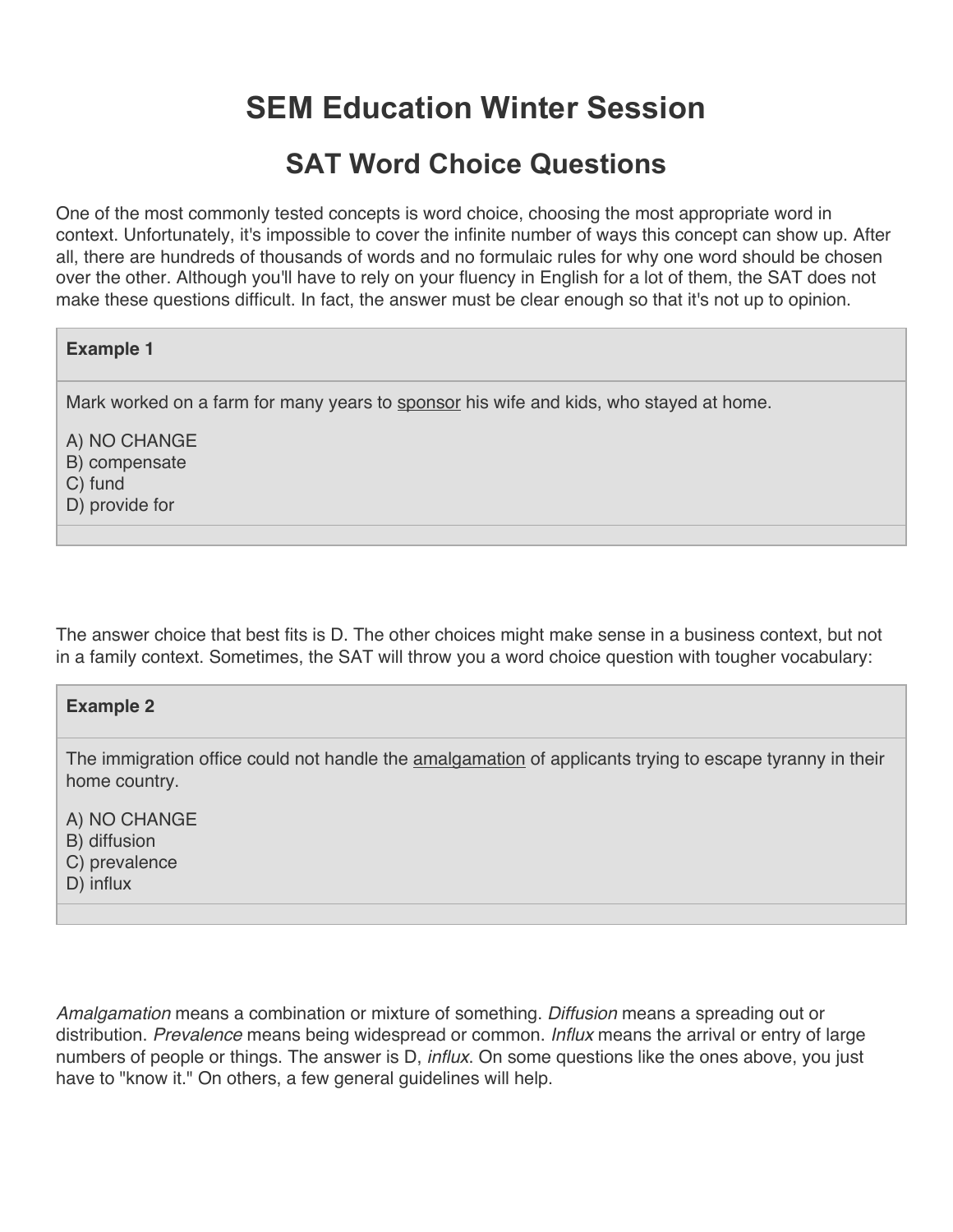# 1. Avoid exaggerated, overly dramatic, or high-sounding language

Don't choose overly complicated words when simple words are enough to express the intended meaning. But don't think that an answer choice is high-sounding just because you don't know what it means.

### **Example 3**

The startup didn't become financially beneficial until it reached a critical mass of customers using the app on a daily basis.

A) NO CHANGE

- B) profitable
- C) commercially rewarding
- D) worthy of great compensation

#### **Example 4**

The employees put forth a plan to cut spending by fifty percent but their boss rejected their audacious scheme.

- A) NO CHANGE
- B) brash industrial action.
- C) bold proposal.
- D) spirited counsel.

3. The answer is B, the simplest choice. All the other choices are high-sounding ways of saying *profitable*.

4. The answer is C. All the other choices are overly dramatic and exaggerated.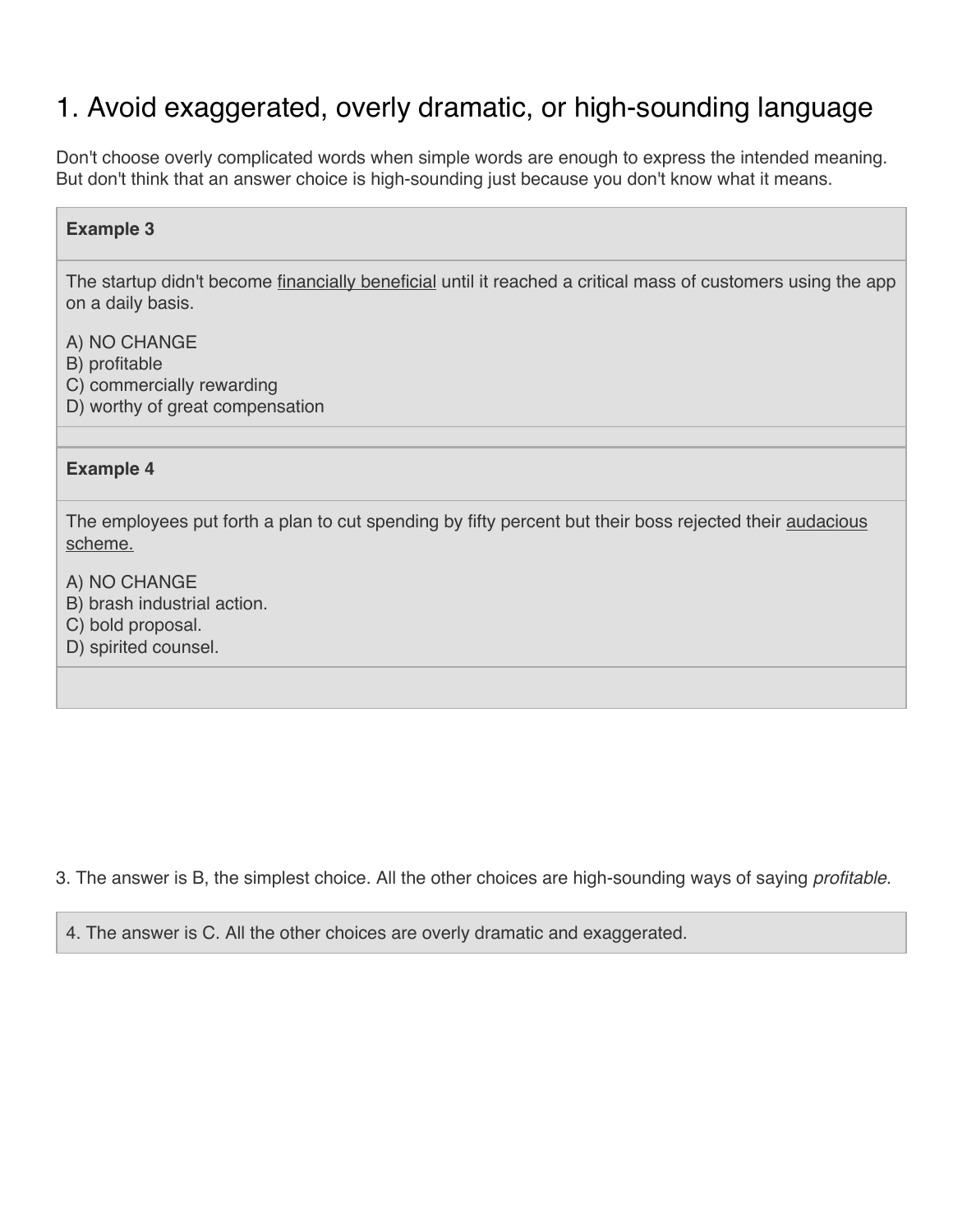## 2. Avoid casual or informal language

### **Example 5**

Tired from the 20 mile hike, Yasmine retired to her tent and snoozed.

A) NO CHANGE

- B) hit the sack.
- C) slept.
- D) dozed off.

#### **Example 6**

A recently passed law requires that public transportation meet new safety standards, forcing state governments to foot the bill for the construction of new railroads.

A) NO CHANGE B) pick up the tab C) pay

- D) shell out
- 5. The answer is C. The other answers are too informal.
- 6. The answer is C. Again, the other answers are too conversational.

## 3. Avoid vague and wordy language

Vague words to look out for include *people, things, something, stuff, matters, aspects, tons of*.

#### **Example 7**

In anticipation of Black Friday, store owners are making sure they have a wide variety of products in stock.

- A) NO CHANGE
- B) items for customers
- C) stuff to sell
- D) things that can be purchased

The answer is A. The other answers are unnecessarily vague and wordy.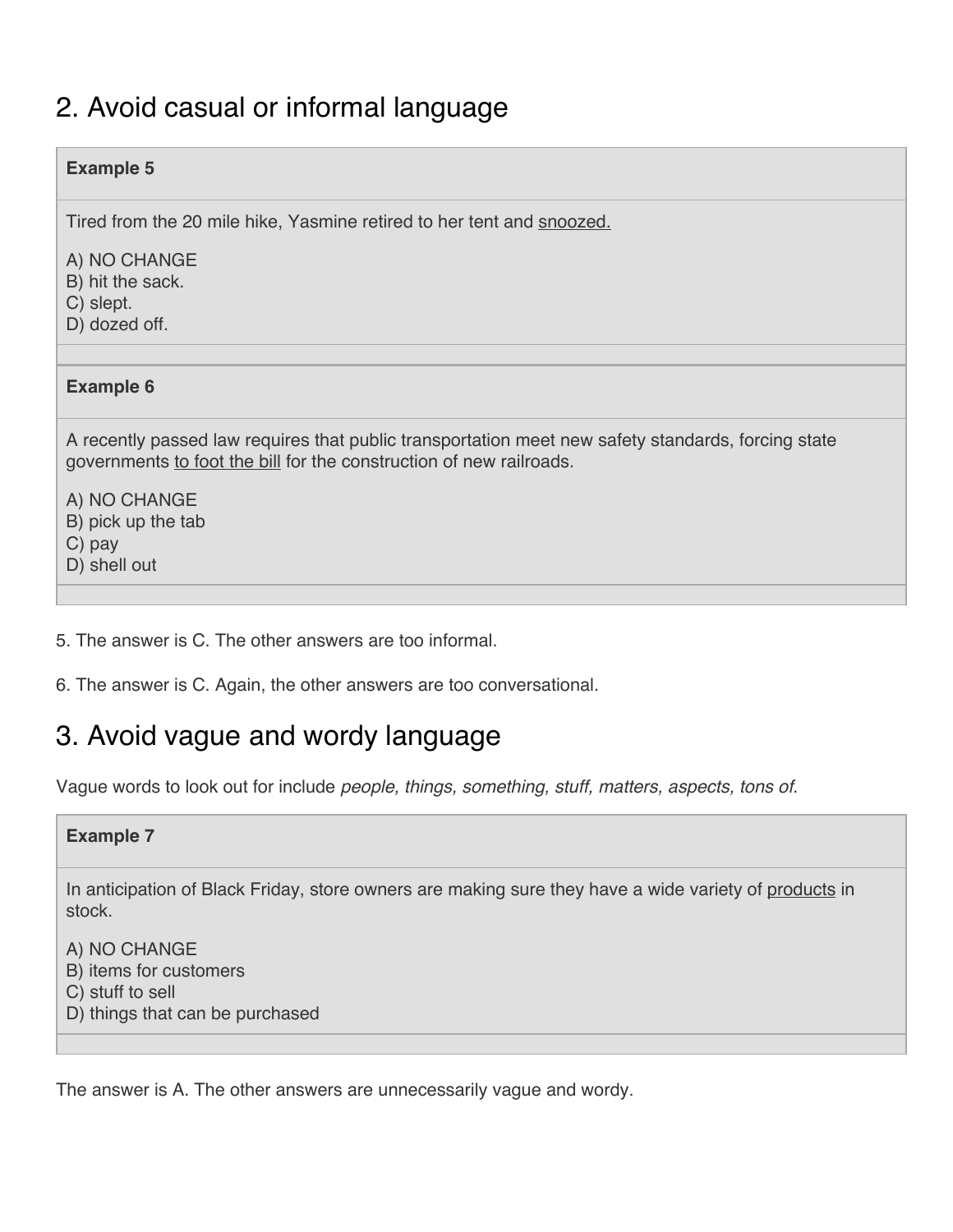### 4. Be aware of commonly confused words

### **Example 8**

Ketchup is a better compliment to french fries then mustard.

- A) NO CHANGE
- B) compliment to french fries than
- C) complement to french fries then
- D) complement to french fries than

The answer is D. A *complement* is something that goes well with something else, whereas a *compliment* is something nice you say to someone. *Than* is used for comparisons; *then* is used to mean *at that time* or *next*.

Here's a list of commonly confused words you should know:

- accept vs. except
- affect vs. effect
- allusion vs. illusion
- ascent vs. assent
- cite vs. sight vs. site
- complement vs. compliment
- advice vs. advise
- council vs. counsel
- elicit vs. illicit
- altar vs. alter
- eminent vs. imminent
- precede vs. proceed
- access vs. excess
- fair vs. fare
- than vs. then
- allude vs. elude
- waive vs. wave
- respectfully vs. respectively
- discreet vs. discrete
- adverse vs. averse

Keep in mind that the guidelines above are just guidelines. Every question is different and not all of them will apply to every one. Your own judgment will be your best weapon once you've done enough practice.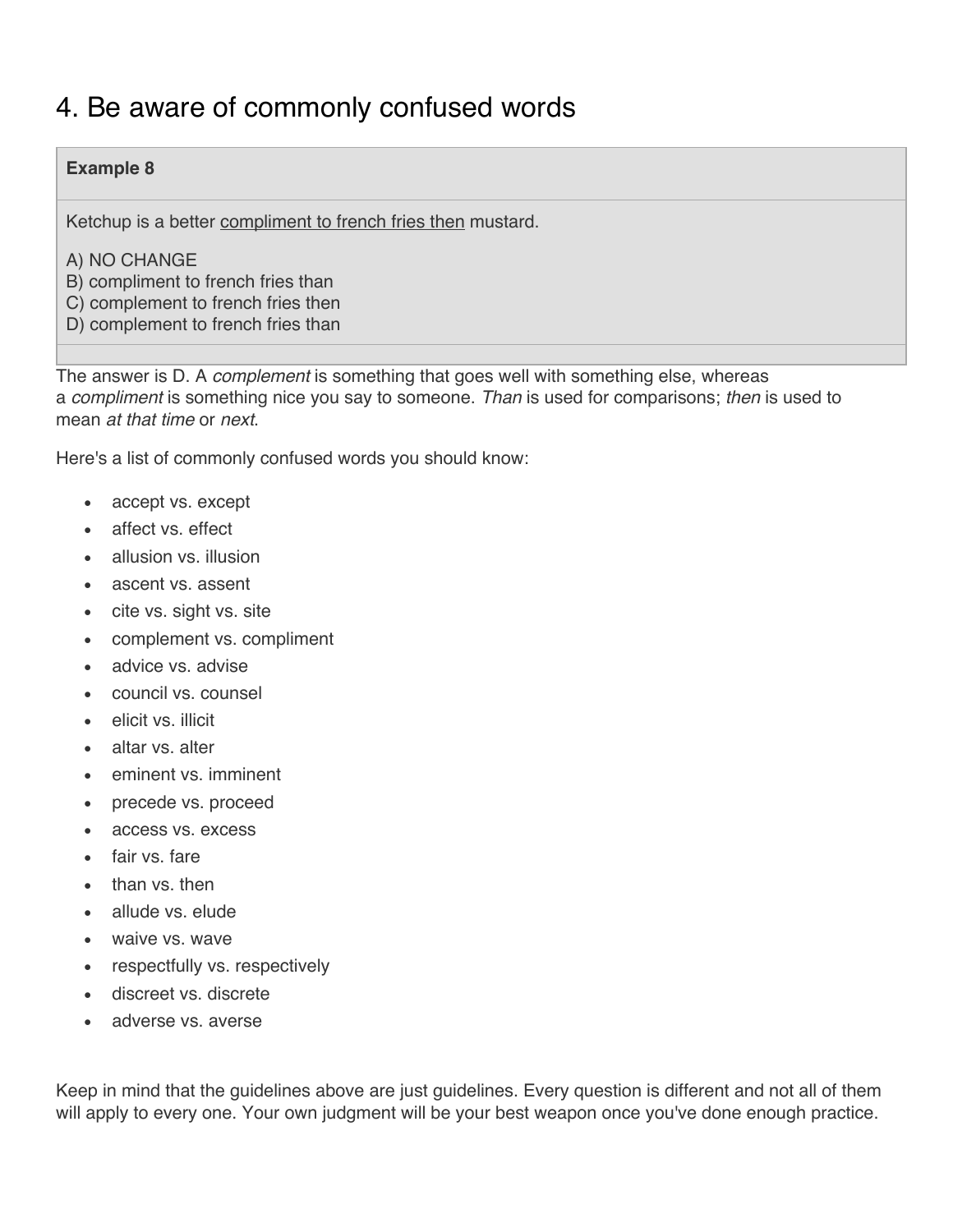- 1. The security company's services are being exited in the short term so that its password algorithms can be reset or strengthened.
	- A) NO CHANGE
	- B) winding down in the interim
	- C) ceasing operations nonpermanently
	- D) shutting down temporarily
- 2. Establishing himself as the premier authority on food, David Pine was a harsh critic of any chef who did not conform to his standards.
	- A) NO CHANGE
	- B) fall with
	- C) attach to
	- D) meet the bar of
- 3. The police detective was frustrated by the witness's refusal to cooperate potentially valuable information.
	- A) NO CHANGE
	- B) chip in with
	- C) play ball with
	- D) contribute
- 4. In his most controversial article, the audacious journalist trashed works widely regarded as classics, ridiculing such literary icons as William Faulkner, Charles Dickens, and Leo Tolstoy. A) NO CHANGE
	- B) dismissed
	- C) dissolved
	- D) cast aspersions on
- 5. Korean director Ang Lee is like the American director Katherine Bigelow in his use of vivid imagery, but unlike her, he explores the lighter surfaces of humanity.
	- A) NO CHANGE
	- B) strands
	- C) facets
	- D) contents
- 6. The alarm fire burning across the night sky meant that an attack was *(eminent/imminent)*.
- 7. The sight of upside-down turtles struggling to turn over *(elicits/illicits)* a sadness inside me.
- 8. I sought the *(council/counsel)* for advice on health and safety laws.
- 9. Many modern movies like Poseidon *(allude/elude)* to famous Greek myths.
- 10. Be careful when driving under *(adverse/averse)* weather conditions.
- 11. It's easy to fool your brain with a few cleverly drawn diagrams called optical *(allusions/illusions)*.
- 12. Please be *(discreet/discrete)* with what I tell you because you don't want these dark secrets to ever come out.
- 13. Bangkok is the *(capital/capitol)* of Thailand.
- 14. As long as you *(cite/site)* your sources in the bibliography, you should be safe from plagiarism.